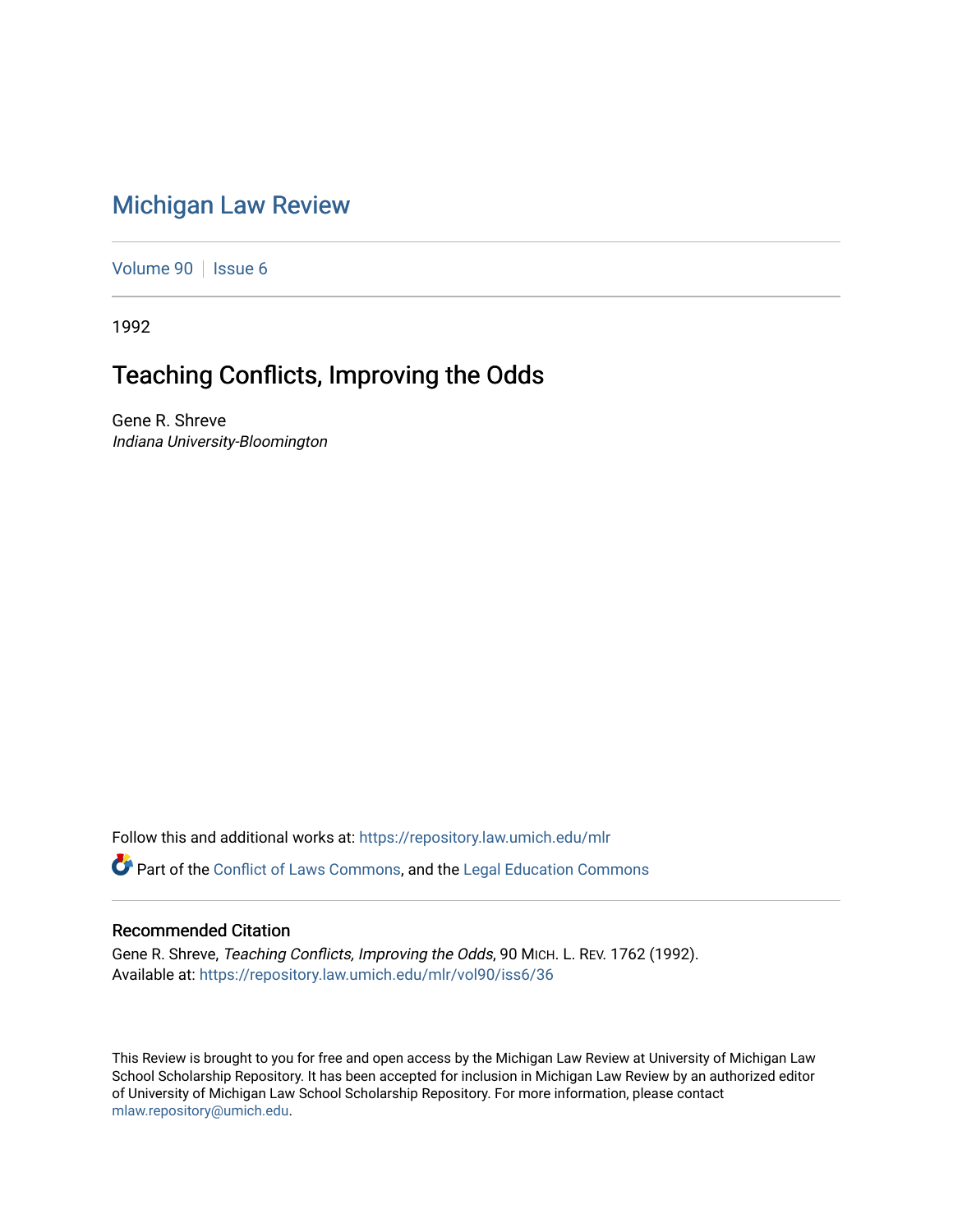## **TEACHING CONFLICTS, IMPROVING THE ODDS**

### *Gene R. Shreve\**

CONFLICT OF LAWS: CASES, MATERIALS AND PROBLEMS. By *David H. Vernon, Louise Weinberg, William L. Reynolds,* and *William M. Richman.* New York: Matthew Bender & Co. 1990. Pp. xxiii, 753, and problem appendix. \$39.95.

Before I first taught federal courts, I wrote to the late Professor Paul Bator. I posed different possibilities for arranging assignments from his casebook and asked for his advice concerning which he thought would work best. His reply was gracious if brief. "Don't worry about your particular approach." Professor Bator said. "Whatever you do, the material is too rich to spoil."

The same can be said for conflicts. One of the few common law courses in the upper curriculum, it invites more attention to themes of judicial lawmaking and process than courses after the first year usually do. Moreover, the topics addressed in conflicts are as challenging intellectually as a law teacher could want. They continually provide opportunities to question the "what" and "why" of law. Finally, professors have a hook to use in teaching conflicts that is not always available in highly conceptual courses. Conflicts problems inescapable in practice are really no different from those in the classroom. In perhaps no other law school course do spheres of intellectualism (dear to the legal academy) and practical understanding (dear to lawyers and judges) so overlap.

Since this makes conflicts too rich to spoil, any good casebook should do, and there have long been many good ones on the market. It is fair to ask whether we need another. Professors David Vernon,<sup>1</sup> Louise Weinberg,<sup>2</sup> William Reynolds,<sup>3</sup> and William Richman<sup>4</sup> thought so. This essay examines their book and agrees.

Part I discusses why conflicts, despite its allure, can be so frustrating to teach. Part II discusses features of the new casebook. It concludes that, while the new book does not represent a dramatic

2. Andrews & Kurth Centennial Professor in Law and Fulbright & Jaworski Regents Research Professor in Law, University of Texas.

<sup>\*</sup> Professor of Law, Indiana University-Bloomington. A.B. 1965, Oklahoma; LL.B. 1968, LL.M. 1975, Harvard. - Ed.

<sup>1.</sup> Allan D. Vestal Professor of Law, University of Iowa.

<sup>3.</sup> Professor of Law, University of Maryland.

<sup>4.</sup> Professor of Law, University of Toledo.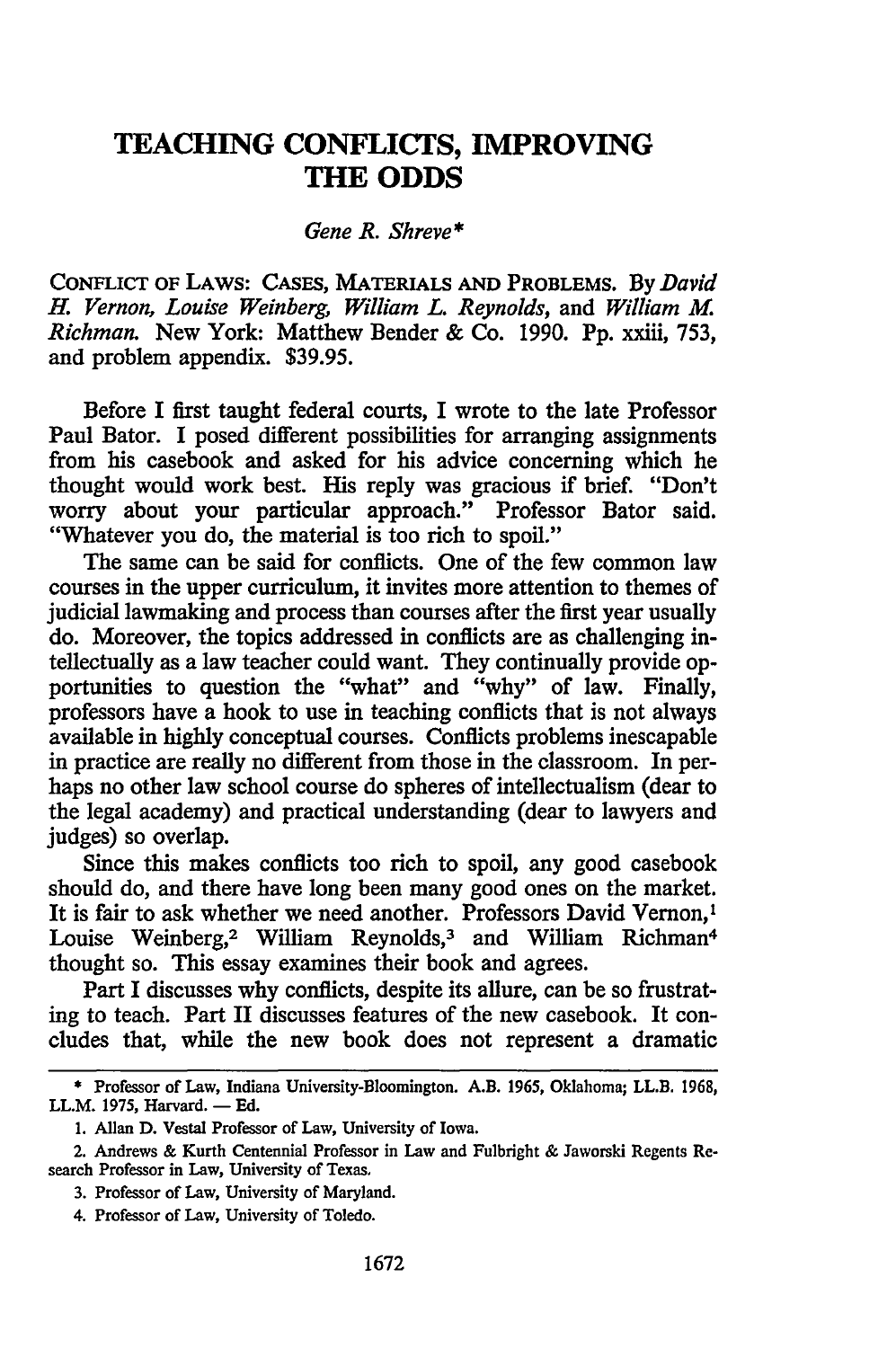departure from its competitors, its assorted qualities add up to an attractive package: materials that may help conflicts professors involve and truly teach a higher proportion of their students.

#### I. SOME REASONS CONFLICTS Is A DIFFICULT COURSE To **TEACH**

To understand why conflicts is hard to teach successfully, it may be best to begin with a closer look at the core of the course: the choice-of-law process. That process exists for cases in which the facts suggest two or more different sources for governing law, and laws from those sources seem to produce conflicting results.5 A full-bodied approach to resolving conflicts emerged from American judicial decisions of the nineteenth and early twentieth centuries. This traditional approach entered a period of stagnation, followed by what has often been called a revolution in conflicts doctrine.<sup>6</sup>

Torts and contracts cases provided the stage for most of the struggle. The shape of dramatic change in American conflicts law was clear in the early 1970s. Local litigants began to win application of forum law by arguing that they were among those whom such law was designed to protect. In other words, they demonstrated that the forum had a legitimate interest in having its own law applied to the controversy. 7 These decisions were sensible. However, because they rejected a good deal of traditional conflicts doctrine, the decisions were revolutionary as well.

Traditional doctrine had usually been indifferent to the purposes of laws or to particular needs of litigants. It rested instead upon an increasingly unconvincing jurisprudence, a vested-rights formalism similar in its way to jurisdictional doctrine most often associated with *Pennoyer v. Neff.* 8 Geographical inquiries dominated both fields. For *Pennoyer* the question was whether service of process was completed (as it had to be) in the forum state. Under traditional conflicts doc-

<sup>5.</sup> This essay uses the phrases *conflict of laws* and *choice of laws* interchangeably to describe such issues. On the roots of the first term, see Donald T. Trautman, *The Relation Between American Choice of Law and Federal Common Law,* LAW & CoNTEMP. PROBS. Spring 1977, at 105, 105 n.2, and of the second, see David F. Cavers, *A Critique of the Choice-of-Law Problem,* 47 HARV. L. REV. 173, 179 (1933).

<sup>6.</sup> Examples of the many descriptions of the modern movement and its effect on traditional doctrine include David F. Cavers, *Contemporary Conflicts Law in American Perspective,* 131 R.C.A.D.I. 75 (1970), and Harold L. Korn, *The Choice-of-Law Revolution: A Critique,* 83 COLUM. L. REV. 772 (1983).

<sup>7.</sup> While sharp local interests precipitated the revolution, the idea of inquiring into the policies accounting for a rule of decision was not parochial in itself. It is not surprising, therefore, that courts soon began to use interest (policy) analysis to choose foreign over local law. For discussion of several of these cases, see Russell J. Weintraub, *A Defense of Interest Analysis in the Conflict of Laws and the Use of that Analysis in Products Liability Cases,* 46 OHIO ST. L.J. 493, 499-501 (1985).

<sup>8. 95</sup> U.S. 714 (1877).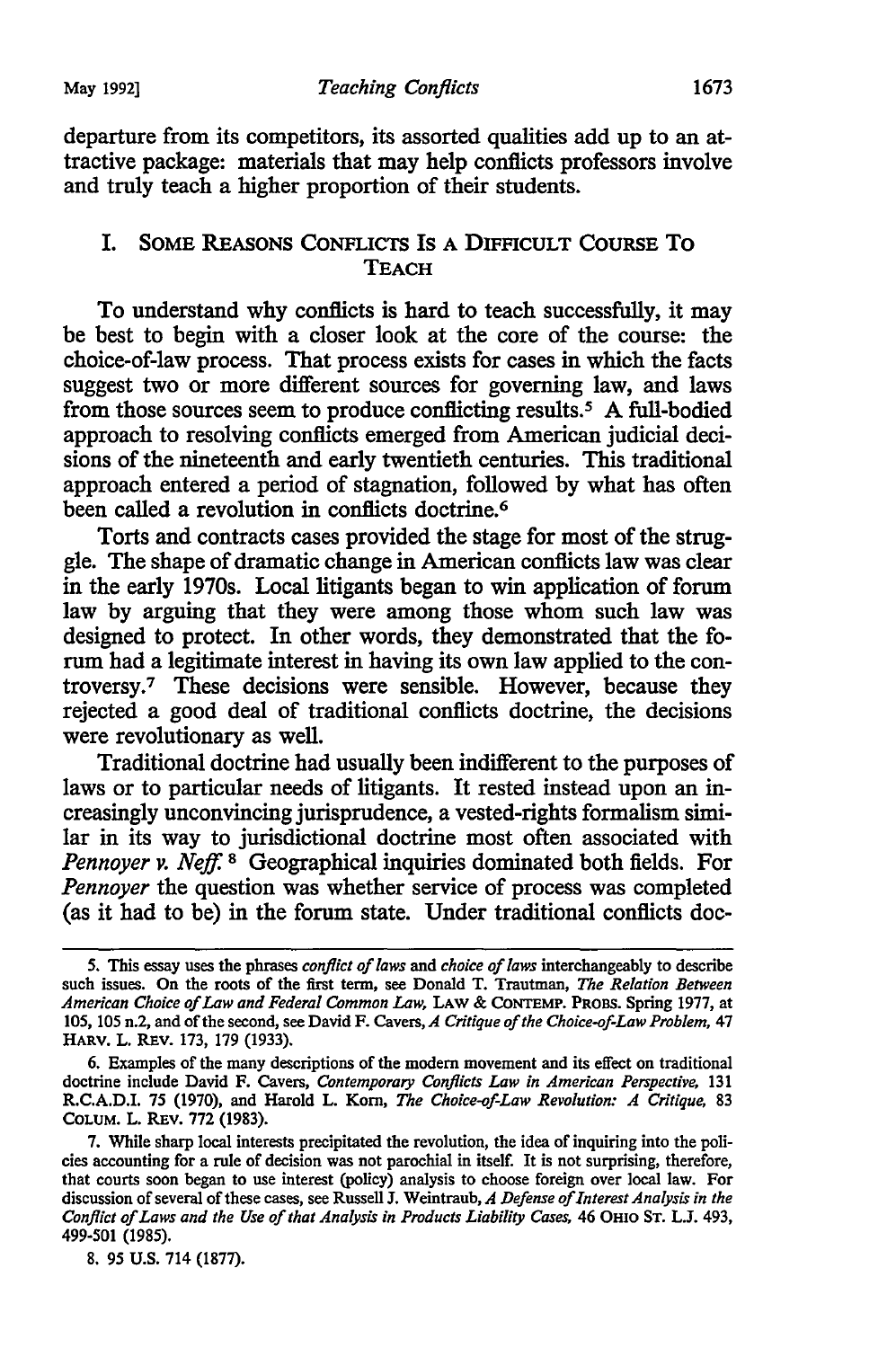trine, the choice of law was governed by such facts as the location of physical injury or the place of contracting. For some time, courts had mitigated the harshness of traditional conflicts doctrine through different fictions. Yet these fictions — distasteful in themselves — offered unreliable protection.9

*Pennoyer's* dominance ended when the Supreme Court began permitting personal jurisdiction in forums where service of process could not be completed. 10 The conflicts revolution came only a short time later, when a significant number of courts decided that geographical indicators such as place of physical injury or place of contracting would not necessarily dictate the source of governing law.<sup>11</sup> As with the modification of personal jurisdiction rules, changes in choice of law doctrine reflected a shift from hard-and-fast rules to approaches that were far-ranging, supple, and policy-based.

Old geographical indicators lost their preeminence, but they did not disappear under modem theory. Courts retained them while adding others. New indicators in torts and contracts cases included places where the parties were citizens, and where relationships material to the controversy were centered.12 Working with more indicators, courts began using a mode of analysis unthinkable under traditional doctrine. They applied in the same case geographical indicators pointing both toward and away from a source of governing law.

For traditionalist courts, a single geographical indicator decided the case. Under modem theory, however, a single indicator is but part of a larger net of geographical indicators used to gather data  $-$  raw facts from each case. No indicator is invariably significant. The same one (for example, plaintiff's place of citizenship) might illuminate data instrumental to decision in one case but not in the text.

The different role modem theory assigns to geographical indicators reflects a more profound division between the two approaches. Little of what we now think of as conflicts policy accompanied the traditional approach. Geographical indicators instead operated in a closed, mechanical system characteristic of *deus ex machina* formalism. In

11. Two watershed decisions were Auten v. Auten, 124 N.E.2d 99 (N.Y. 1954) (contracts), and Babcock v. Jackson, 191 N.E.2d 279 (N.Y. 1963) (torts).

<sup>9.</sup> *See* Joseph Morse, *Characterization: Shadow or Substance,* 49 COLUM. L. REV. 1027, 1056-62 (1949); Monrad G. Paulson & Michael Sovern, *"Public Policy" in the Conflict of Laws,*  56 CoLUM. L. REV. 969, 970-71 (1956).

<sup>10.</sup> The pivotal case was International Shoe Co. v. Washington, 326 U.S. 310 (1945). For a description of this period in the history of personal jurisdiction, see GENE R. SHREVE & PETER RAVEN-HANSEN, UNDERSTANDING CIVIL PROCEDURE 38-50 (1989).

<sup>12.</sup> For example, § 145(2) the American Law Institute's RESTATEMENT (SECOND) OF CON-FLICT OF LAWS (1971) offers these indicators for torts cases in general: "(a) the place where the injury occurred, (b) the place where the conduct causing the injury occurred, (c) the domicil, residence, nationality, place of incorporation and place of business of the parties, and (d) the place where the relationship, if any, between the parties is centered."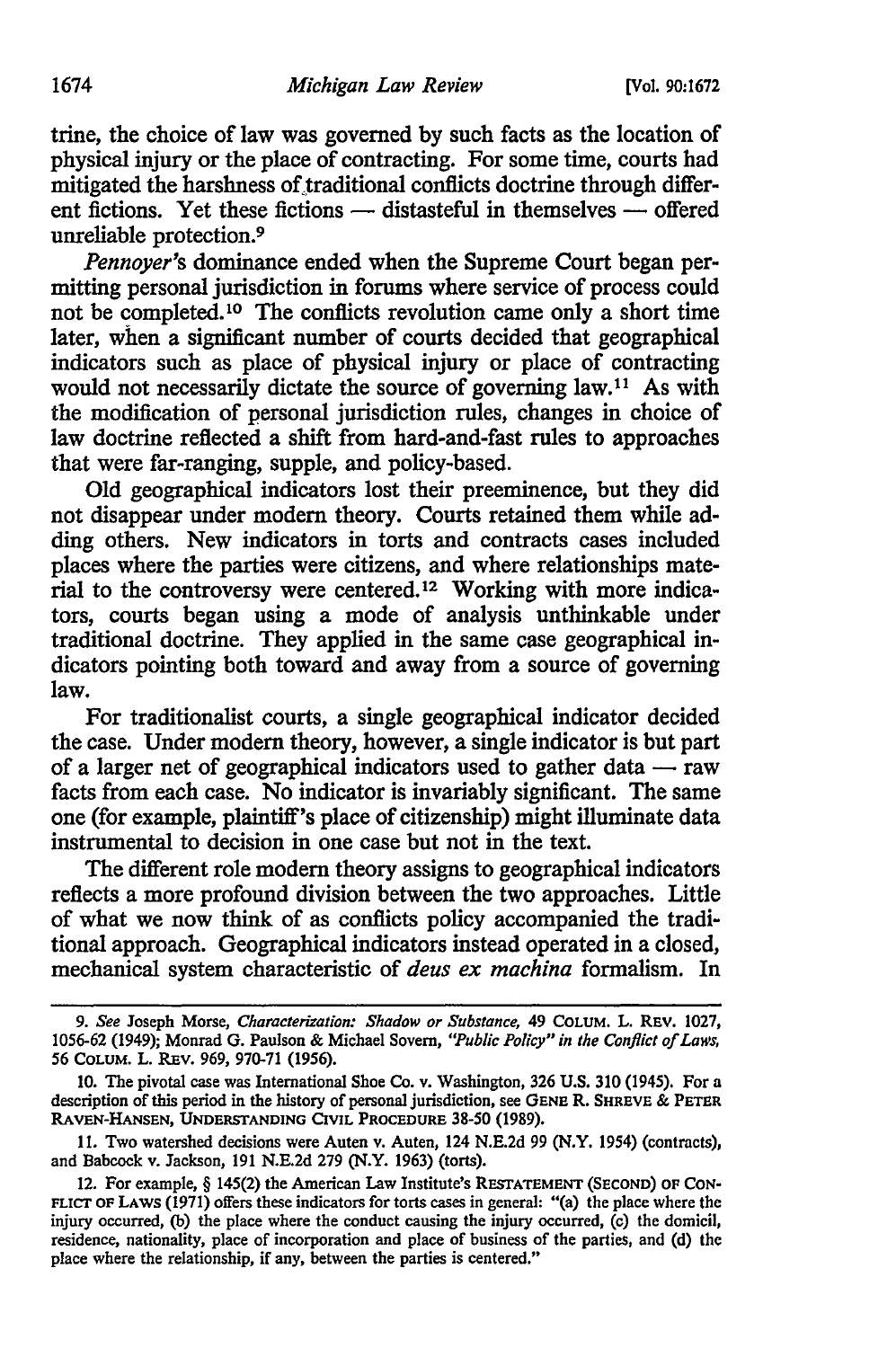contrast, modem theory exhibits a preference for policy-driven rather than fact-driven results. The essence of the modem approach is that a raw geographical fact weighs in the balance of a conflicts decision only when it implicates an important choice-of-law policy.

Modernists take their policies from shared goals of the choice-oflaw process. Chief among these are the goals of giving rules of decision the effects intended by the 'sovereigns that created them and respecting the reasonable expectations of the parties. If one engages in this process of data collection and evaluation- carefully, it becomes clear in many cases that only one choice promotes goals of choice of law, and the modern approach is relatively easy to justify. The approach is also useful for difficult cases, because it reveals the clash of choice-of-law goals that produces difficulties, and it gives courts as much to work with as possible in reaching a decision.

Some commentators have been more enthusiastic than others about these developments.<sup>13</sup> Yet two points seem clear. First, few would turn back the clock. Second, the revolution has made conflicts  $-$  never an easy subject<sup>14</sup>  $-$  more complex, elusive, and downright difficult.<sup>15</sup> Except in a handful of jurisdictions still using the old approach, 16 results now tum on particular and highly variable features of each case.

Appropriately, then, students in law school conflicts classes are likely to spend much time carefully unraveling decisions and hypotheticals. This is case method teaching of a demanding sort. For

14. It was to Cardozo "one of the most bafiling subjects of legal science." BENIAMIN N. CARDOZO, THE PARADOXES OF LEGAL SCIENCE 67 (1928). Professor Max Rheinstein later described the traditional approach as the "most difficult and most confused of all branches of the law." Max Rheinstein, *How to Review a Festschrift,* 11 AM. J. COMP. L. 632, 655 (1962) (book review).

15. By one stem assessment, "the antics of joyriding conflicts revolutionaries have done little to improve the image of our discipline." Friedrich K. Juenger, *What Now?,* 46 OHIO ST. L.J. 509, 515 (1985).

16. At one time, it seemed that all remaining jurisdictions would fall into line. In two jurisdictions, however, traditional conflicts doctrine recently exhibited surprising life. Owen v. Owen, 444 N.W.2d 710 (S.D. 1989); Paul v. National Life, 352 S.E.2d 550 (W. Va. 1986). For critiques of *Owen* and *Paul,* respectively, see Charles M. Thatcher, *Choice of Law in Multi-State Tort Actions After* Owen v. Owen: *The Less Things Change* •• ., 35 S.D. L. REv. 372 (1990); and Jeffrey Jackson, *No Place Like Home: Public Policy and Prudent Practice in the Conflict of Laws,*  90 W. VA. L. REV. 1195 (1988).

<sup>13.</sup> *Compare* Gregory S. Alexander, *The Concept of Function and the Basis of Regulatory Interests Under Functional Choice-of-Law Theory: The Significance of Benefit and the Insignificance of Intention,* 65 VA. L. REv. 1063 (1979); John Bernard Corr, *Interest Analysis and Choice of Law: The Dubious Dominance of Domicil,* 1983 UTAH L. REV. 651; John Hart Ely, *Choice of Law and the State's Interest in Protecting Its Own,* 23 WM. & MARYL. REV. 173 (1981); William C. Powers, Jr., *Formalism and Nonformalism in Choice of Law Methodology,* 52 WASH. L. REv. 27 (1976) (each expressing apprehension) *with* Bruce Posnak, *Choice of Law: Interest Analysis and Its "New Critics,"* 36 AM. J. CoMP. L. 681 (1988); Robert A. Sedler, *Interest Analysis as the Preferred Approach to Choice of Law: A Response to Professor Brilmayer's ''Foundational Attack,"* 46 OH10 ST. L.J. 483 (1985); David E. Seidelson, *Interest Analysis: The Quest for Perfection and the Frailties of Man,* 19 DUQ. L. REv. 207 (1981) (each viewing modem developments more favorably).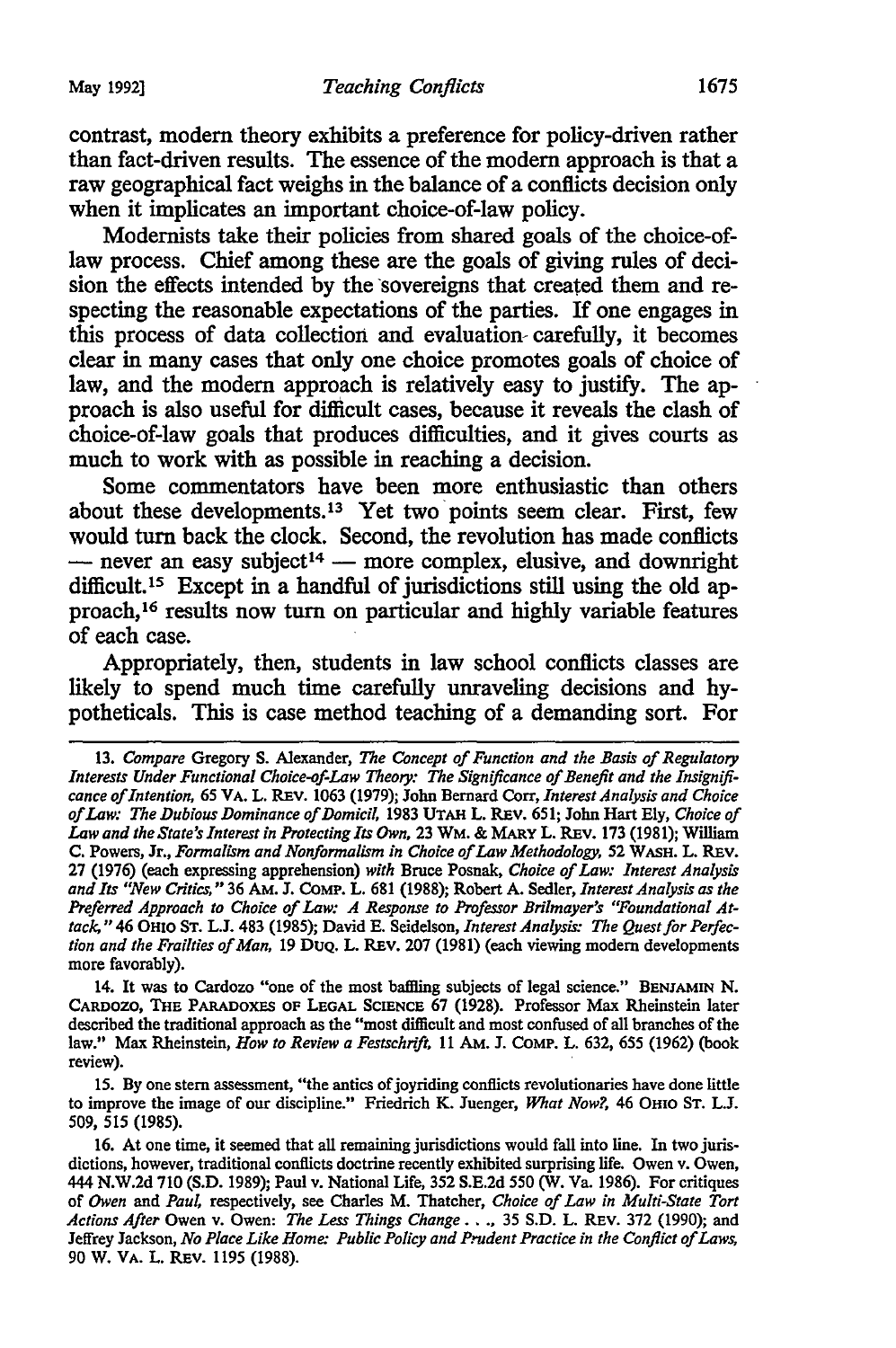the approach to be successful, students must prepare, attend class, and actively (or vicariously) participate.17 This is also where difficulties in conflicts teaching begin.

Up to a point, the difficulties encountered are typical of those professors face in most second- and third-year courses. Law professors usually find it much harder to sustain the interest of students who are beyond their first year of law school. 18 For several reasons, however, the picture is more discouraging for conflicts.

While evidence of merely mediocre work in law school is never heartening, it is little short of horrifying in a conflicts course. Modem conflicts analysis is so demanding that a superficial "C" level understanding of conflicts is probably close to useless. Those in practice must have a mastery of the conceptual techniques to avoid fouling up even simple conflicts problems. The prospect of unleashing more "C" conflicts students on society takes a lot of the pleasure out of teaching the course.

Mastery of the subject is possible for most students only through careful reading, hard thought, and repetition of difficult mental exercises — effort disaffected second- and third-year students may be unwilling to make. Conflicts students often display cynicism about the class material and about the manner in which it is taught. That is, they dismiss conflicts decisions as unprincipled instead of attempting to understand subtle forces of conflicts policy and the common law process, and they mistake as redundant the variations posed in method-based conflicts teaching.<sup>19</sup>

Thus, conflicts students often slip through the course without really understanding the subject. Much of this would probably occur even if conflicts received a pro rata share of the dwindling commitment of upper-year students. Unfortunately, it may receive less. Because conflicts course work often involves the repetition of outwardly similar mental exercises instead of the information crunching charac-

<sup>17.</sup> On the strategies and difficulties of case method teaching, see Lon L. Fuller, *On Teaching Law,* 3 STAN. L. REV. 35 (1950); Edwin W. Patterson, *The Case Method in American Legal Education: Its Origins and Objectives,* 4 J. LEGAL EDUC. 1 (1951).

<sup>18.</sup> Upperclass students are prone to "[c]ycles of extended periods of lethargy followed by bouts of cramming. During the second and third years of law study, student effort declines and disbelief in [the] value of the standard techniques and expectations of legal education increases." TASK FORCE OF THE ABA SECTION OF LEGAL EDUCATION AND ADMISSIONS TO THE BAR, LAWYER CoMPETENCY: THE ROLE OF THE LAW SCHOOLS 17 (1979).

<sup>19.</sup> Some readers might wonder whether there is not a rather obvious solution to the prob· lem: make the final examination for conflicts so difficult that only students who truly grasp the subject will pass. The proposal has a certain appeal, but is unrealistic for most law schools today. Many use guidelines for grade distribution. These discourage or eliminate discretion to enlarge grade categories, particularly extreme categories like "F' or "D." As a more basic matter, such low marks are in these times of grade inflation rarely given at all. A professor who gave a conspicuously large number of low grades could expect enrollment for the course to plummet thereafter. Good students would be among those frightened away.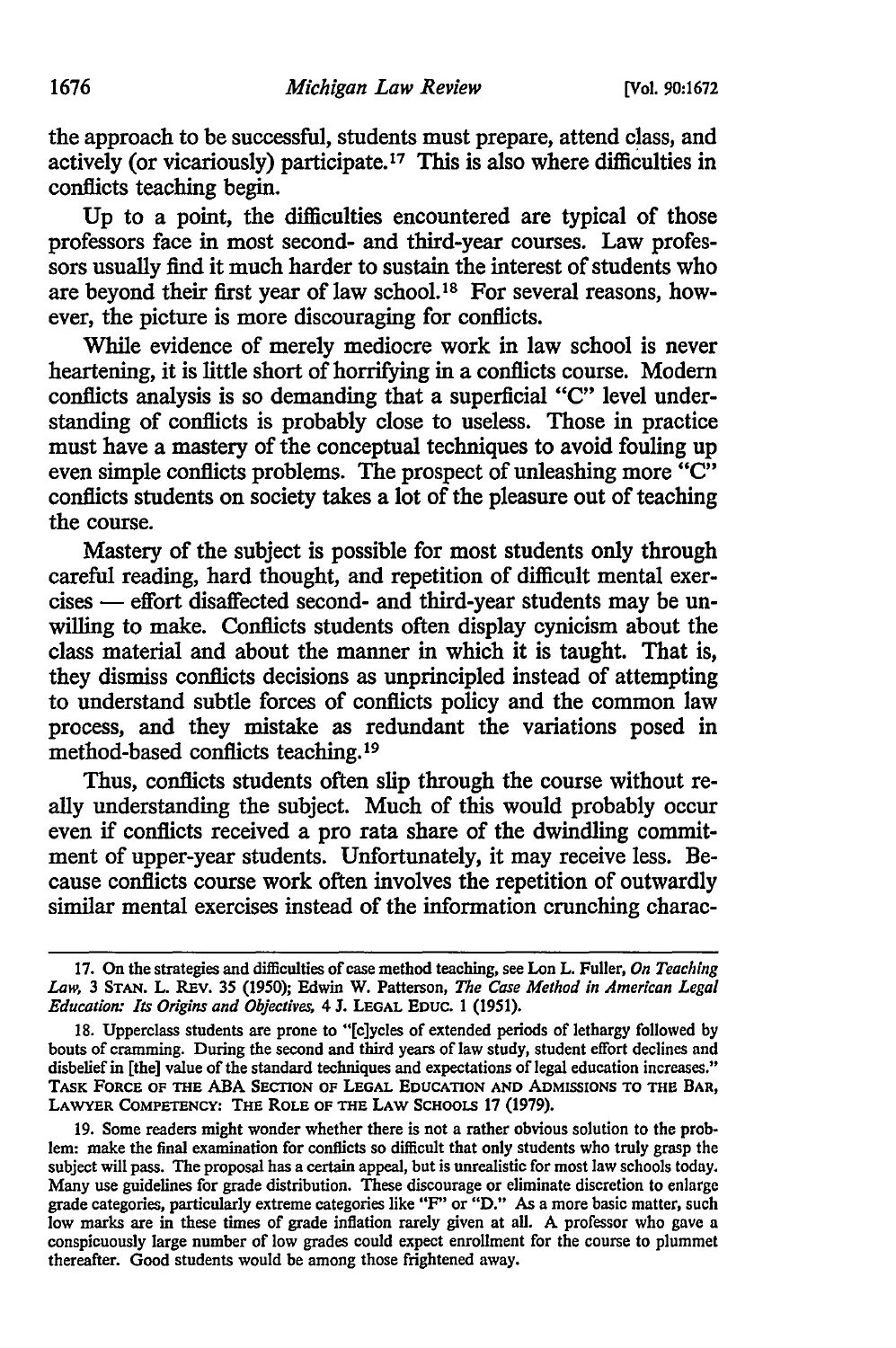teristic of many other upper-curriculum courses, 20 students may be correct when they perceive that less work is required to achieve academic mediocrity in the former.

This unsentimental picture of conflicts teaching accepts as cold truth that many students may start the course comfortable with the prospect of doing the bare minimum, and that such meager effort is likely to produce little conflicts learning. However, while some view problems of this sort as nearly unsolvable,<sup>21</sup> matters are not that bleak. I have explained elsewhere why few law students are genuinely beyond hope.<sup>22</sup> Those arguments bear on concerns raised in this essay and can be summarized as follows.

For most upper-year students, the fear and mystery of law school are gone. They know they will graduate whether or not they push themselves in their courses. But this does not mean that they clearly will not work, only that they realize they have a choice. If they feel poorly treated, or simply taken for granted, they may exercise their independence in ways disagreeable to their professors and destructive to their own learning opportunities.

The idea then — particularly for a course as difficult to teach as conflicts  $-$  is to draw a greater proportion of students into the richness of the material. Conflicts may be too rich to spoil, but it does not teach itself. To improve the odds in the sense of reaching more students requires of conflicts professors an especially large amount of hard work and dogged enthusiasm. We need every edge we can get. The Vernon, Weinberg, Reynolds, and Richman casebook seems to offer one.

<sup>20.</sup> There is no need to suggest that other courses are less challenging intellectually than conflicts. The point is that many are much more likely than conflicts to require students constantly to absorb new, relatively technical categories of material. The difference is evident, for example, from a comparison of conflicts with a course on the Uniform Commercial Code. On the latter, see Edward A. Laing, Book Review, 30 J. LEGAL EDUC. 249 (1979) (reviewing DAVID G. EPSTEIN & JAMES A. MARTIN, BASIC UNIFORM COMMERCIAL CODE - TEACHING MATER-IALS (1977)); DOUGLAS G. BAIRD, Book Review, 36 J. LEGAL EDUC. 433 (1986) (reviewing JONATHAN A. EDDY & PETER WINSHIP, CoMMERCIAL TRANSACTIONS: TExT, CASES, AND PROBLEMS (1985)).

<sup>21.</sup> Resentment toward students who feel no obligation to work hard is widespread among law professors and has led to a number of hostile portraits. *See, e.g.,* FRANCIS A. ALLEN, LAW, INTELLECT, AND EDUCATION 73 (1979); ROBERT STEVENS, LAW SCHOOL: LEGAL EDUCA-TION IN AMERICA FROM THE 1850s TO THE 1980s, at 278 (1983); Anthony D'Amato, *The Decline and Fall of Law Teaching in the Age of Student Consumerism,* 37 J. LEGAL EDUC. 461, 475 (1987).

<sup>22.</sup> Gene R. Shreve, *History of Legal Education,* 97 HARV. L. REv. 597, 604-05 (1983) (reviewing STEVENS, *supra* note 21); Gene R. Shreve, Book Review, 33 V AND. L. REv. 822, 825-33 (1980) (reviewing ALLEN, *supra* note 21); Gene R. Shreve, Book Review, 52 S. CAL. L. REv. 259, 265-68 (1978) (reviewing THOMAS L. SHAFFER & ROBERT s. REDMOUNT, LAWYERS, LAW STUDENTS AND PEOPLE (1977)).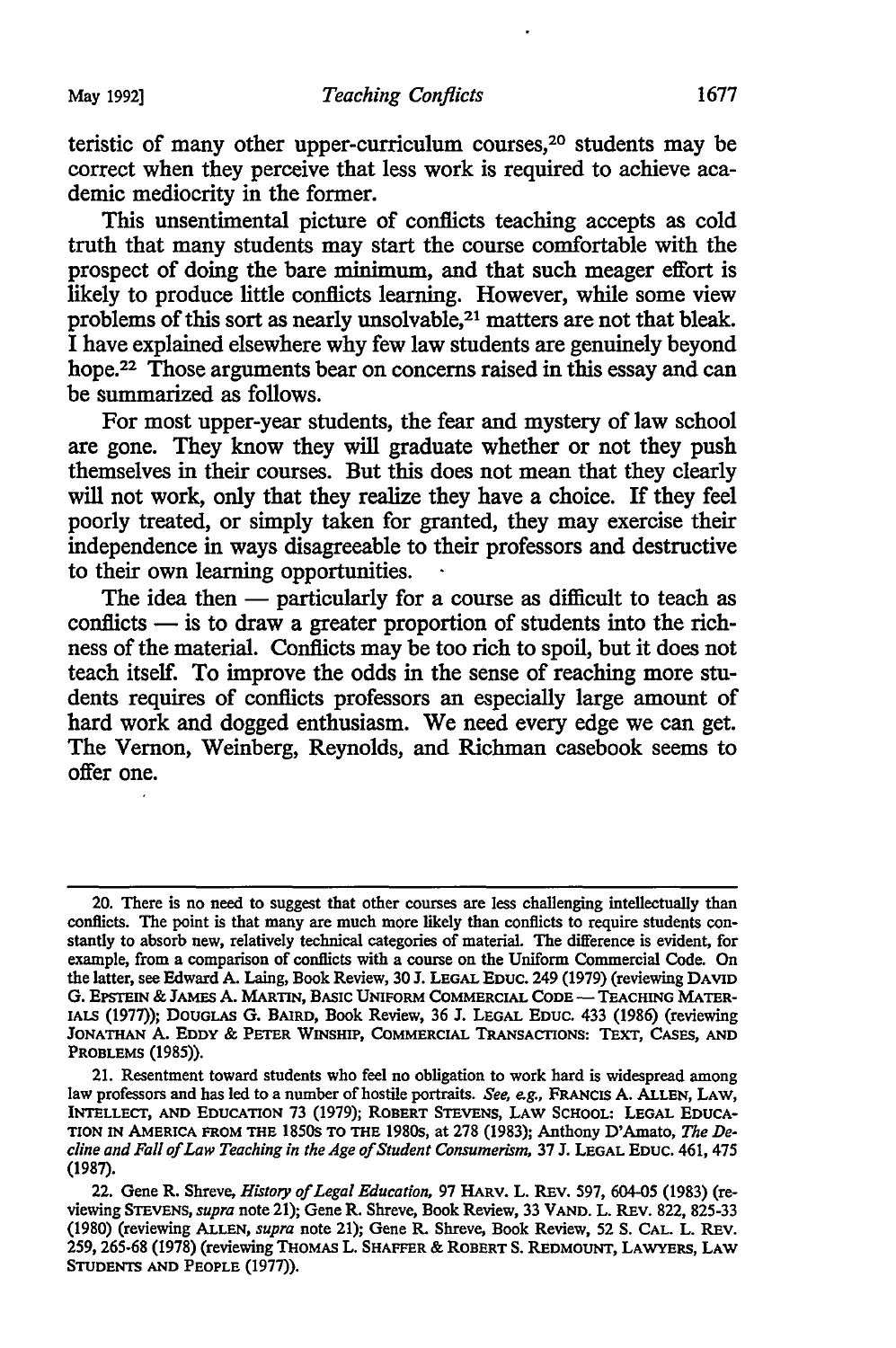### II. FEATURES OF THE NEW CASEBOOK

The authors have previously done fine individual work.23 Two combined on an important conflicts treatise.<sup>24</sup> Now they demonstrate their ability to assemble course materials in a way that both recognizes the sophistication and vitality of their subject and supports conflicts teachers in meeting the challenge we have been considering.

As one would expect from such a seasoned group of collaborators, there is nothing indecisive in the design or content of their book. *Top*ics the authors choose to address,<sup>25</sup> they address thoroughly and quite well, effectively combining cases, text, and problems. The fairly bold tradeoffs found in this casebook may be most appealing to professors who come to conflicts from federal courts and civil procedure backgrounds. For example, the treatments of personal jurisdiction (also in civil procedure) and federal/state conflict of laws (also in federal courts) appear in all conflicts casebooks currently in use, but are among the best here. On the other hand, professors coming to conflicts from an international law background may prefer a book giving greater emphasis to that side of the subject.26 Or professors with an interest in corporations, estate planning, or some other area may prefer a book giving greater attention to these and other substantive fields. <sup>27</sup>

For teachers such as myself who do not stray far beyond the core of the subject, the book should be a delight. Undoubtedly all the authors contributed to the portions of the book treating the choice-of-law process; yet Louise Weinberg's influence seems particularly evident here.<sup>28</sup> Professor Weinberg recently chaired the conflict of laws section of the Association of American Law Schools. With many others, I have long admired her scholarship on choice of law itself, on choice of law and the Constitution, and on related matters concerning the intersection of state and federal law. Of those who have edited

27. *See, e.g.,* ROBERT A. LEFLAR ET AL., AMERICAN CoNFLICTS LAW: CASES AND MATERIALS (2d ed. 1989); GARY J. SIMSON, ISSUES AND PERSPECTIVES IN CONFLICT OF LAWS: CASES AND MATERIALS (2d ed. 1991). True to form, the one substantive area the new casebook does treat ("Domestic Relations," ch. 8) it addresses in commendable detail.

28. Professor Weinberg confirmed this in a letter to the author, dated November 25, 1991.

<sup>23.</sup> *See, e.g.,* Louise Weinberg, *Choice of Law and Minimal Scrutiny,* 49 U. CHI. L. REV. 440 (1982).

<sup>24.</sup> WILLIAM M. RICHMAN & WILLIAM L. REYNOLDS, UNDERSTANDING CONFLICT OF LAWS (1984). Another edited an earlier casebook. DAVID H. VERNON, CoNFLICT OF LAWS: THEORY AND PRACTICE (2d ed. 1982).

<sup>25.</sup> The book covers all of the basic topics of a conflicts course: domicile (ch. 2); jurisdiction (ch. 3); choice of law (ch. 4); The Constitution and the choice of law (ch. 5); federal/state conflict oflaws (ch. 6); and judgments (ch. 7j. These topics are presented in a manner that makes them more or less interchangeable. This is important, for every conflicts professor has his or her own idea concerning the order in which the topics should be taught.

<sup>26.</sup> E.g., WILLIS L.M. REESE, ET AL., CASES AND MATERIALS ON CONFLICT OF LAWS (9th ed. 1990); ANDREAS F. LoWENFELD, CoNFLICT OF LAWS: FEDERAL, STATE, AND INTERNA· TIONAL PERSPECTIVES (1986). ,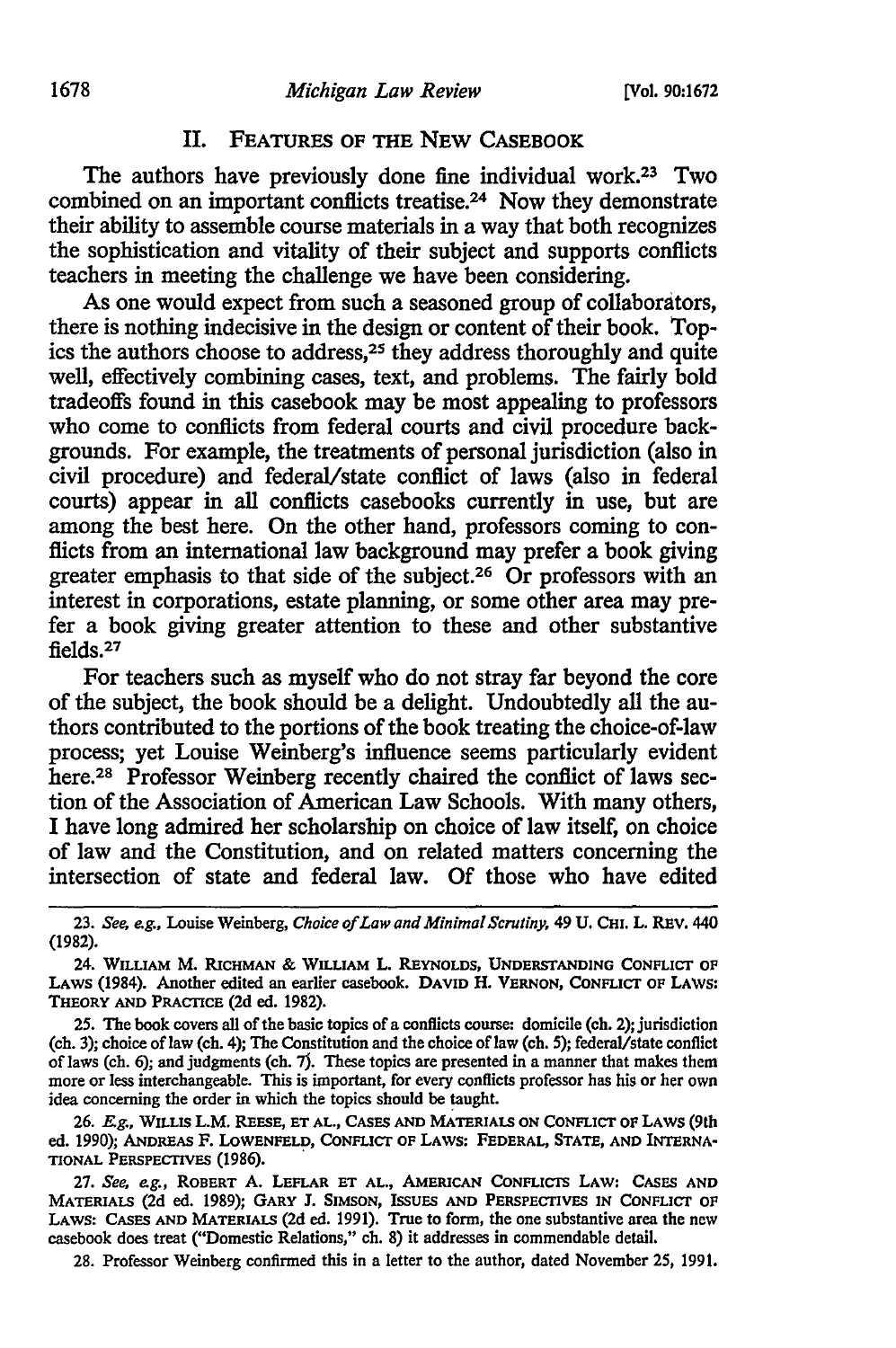casebooks, she ranks with Lea Brilmayer,29 Russell Weintraub,30 David Currie,<sup>31</sup> Arthur von Mehren, and Donald Trautman<sup>32</sup> in exploring the choice-of-law process from so many angles.

A source of student resistance to conflicts has been that many of the cases most important in the evolution of modem doctrine dealt with substantive issues now archaic (such as guest statutes, wrongful death liability, and married women's contracts). The new casebook confronts this problem by 'balancing formative with contemporary cases. Thus, although it contains many hardy perennials from· the classical and revolutionary periods, 33 it also pursues conflicts issues in more contemporary settings.<sup>34</sup>

I am also very impressed with the commentary following the cases. It is engaging, nicely written material that pushes students to think about what they have read and supplies numerous ideas and sources for further reading. All of this should be of real help in overcoming the difficulties in drawing students into the course. So too will diagrams<sup>35</sup> and abundant problems<sup>36</sup> found in the casebook. Students are

31. ROGER C. CRAMTON ET AL., CONFLICT OF LAWS: CASES - COMMENTS - QUES-TIONS (4th ed. 1987).

32. ARTHUR T. VON MEHREN & DONALD T. TRAUTMAN, THE LAW OF MULTISTATE PROBLEMS: CASES AND MATERIALS ON CoNFLICT OF LAWS (1965).

33. Among the former are Alabama Great Southern Railroad Co. v. Carroll, 11 So. 803 (Ala. 1892), *reprinted at* pp. 219-21, and Milliken v. Pratt, 125 Mass. 374 (1878), *reprinted at* pp. 225- 27. The latter include Auten v. Auten, 124 N.E.2d 99 (N.Y. 1954), *reprinted at* p. 293; Babcock v. Jackson, 191 N.E.2d 279 (N.Y. 1963), *reprinted at* pp. 309-12; Lilienthal v. Kaufman, 395 P.2d 543 (Or. 1964), *reprinted* at pp. 321-26; and Bernhard v. Harrah's Club, 546 P.2d 719 (Cal. 1976), *reprinted at* pp. 343-47.

34. For example, product liability and mass tort cases are quite important now. *See, e.g.,*  Symposium, *Conflict of Laws and Complex Litigation Issues in Mass Tort Litigation,* 1989 U. ILL. L. REv. 35; Mary Kay Kane, *Drafting Choice of Law Rules for Complex Litigation: Some Preliminary Thoughts,* 10 REV. LITIG. 309 (1991). Among the cases from this area appearing in the casebook are Edwardsville National Bank & Trust Co. v. Marion Laboratories, Inc., 808 F.2d 648 (7th Cir. 1987), *reprinted at* pp. 381-83 (product liability); Perkins v. Clark Equipment Co., 823 F.2d 207 (8th Cir. 1987), *reprinted at* pp. 405-07 (product liability); and *In re* "Agent Orange" Product Liability Litigation, 580 F. Supp. 690 (E.D.N.Y. 1984), *reprinted at* pp. 565-76 (mass tort).

35. For example, a diagram at p. 307 separates strands of law, policy, and interest-generating facts found in the famous case of Alabama Great Southern Railroad Co. v. Carroll, 11 So. 803 (Ala. 1892) reprinted at pp. 219-21. Students should find this technique quite helpful. It is reminiscent of some of the authors' earlier work. *See, e.g.,* William Richman, *Diagramming Conflicts: A Graphic Understanding of Interest Analysis,* 43 OHIO ST. L.J. 317 (1982); RICHMAN & REYNOLDS, *supra* note 24, at 178-96.

36. The end of the book contains about 125 pages of short problems. They look good and are perhaps more numerous than those found in any other casebook. It is wrong, however, for professors to be left as much in the dark about these problems as their students. As their creator, *see* p. vii, Professor Vernon must have in mind certain uses for and answers to the problems. Perhaps he will eventually prepare a manual sharing that information with those who adopt his book.

<sup>29.</sup> LEA BRILMAYER & JAMES A. MARTIN, CoNFLICT OF LAWS CASES AND MATERIALS (3d ed. 1990).

<sup>30.</sup> EUGENE F. SCOLES & RUSSELL J. WEINTRAUB, CASES AND MATERIALS ON CoNFLICT OF LAWS (2d ed. 1972).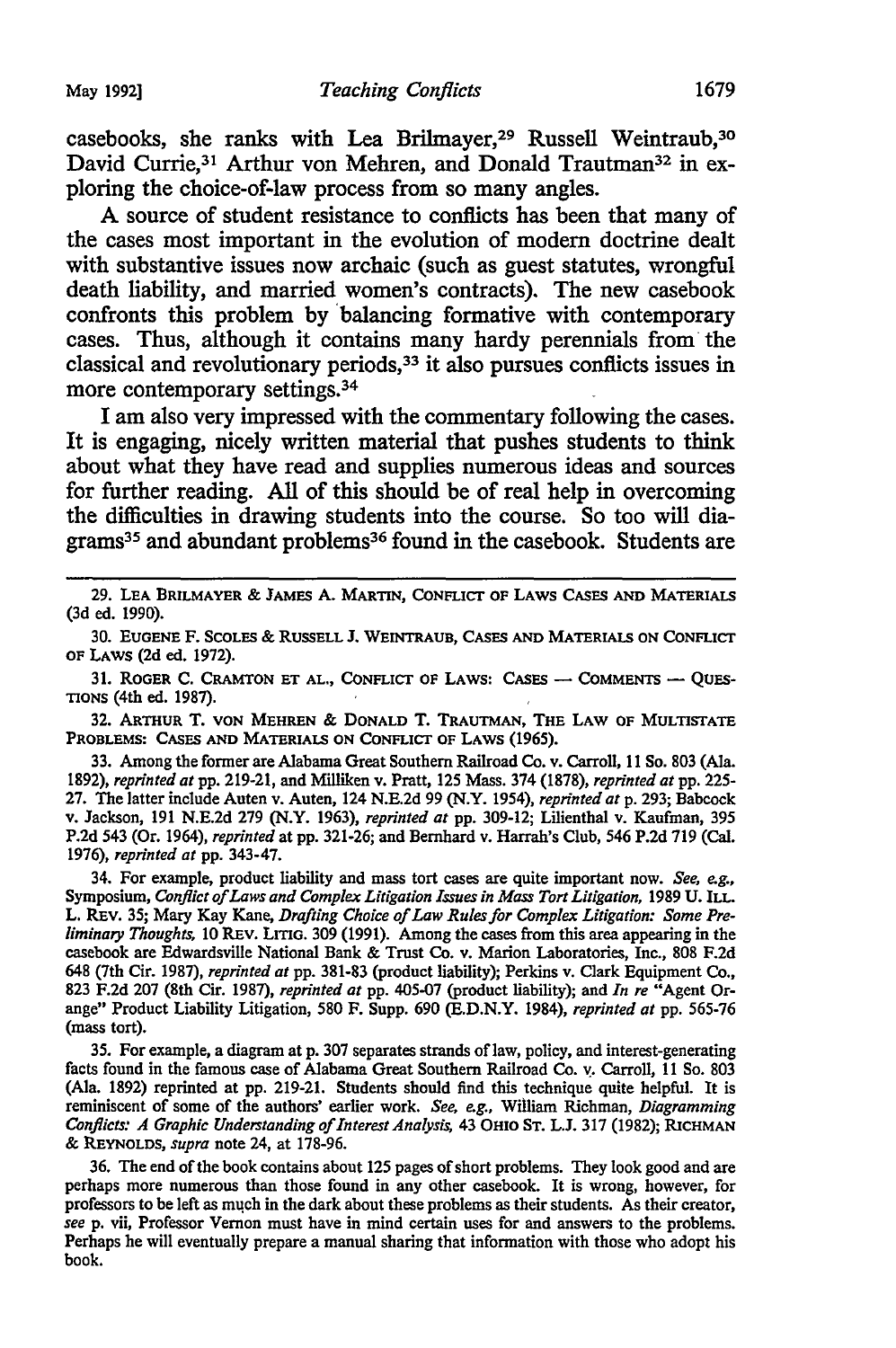likely to welcome periodic assignments from this problem set as a respite from case method work. *31* 

Scholarship on choice of law is full of controversy, and the literature (including some casebooks) can be quite doctrinaire. I was pleased, then, to discover that this book did not attempt to foreclose discussion in controversial areas. 38 The same holds true for the later portion of the book dealing with choice of law and the Constitution. The book faced a great challenge here. "I think it difficult to point to any field," wrote Justice Jackson, "in which the Court has more completely demonstrated or more candidly confessed the lack of guiding standards of a legal character than in trying to determine what choice of law is required by the Constitution."<sup>39</sup>

The picture has not improved. During the past decade, numerous commentators have dissected tangled Supreme Court opinions. The new casebook lays open the possibilities. It focuses on the Full Faith and Credit and Due Process Clauses, traditional inspirations for regulating choice of law.<sup>40</sup> The book also considers how other parts of the Constitution, such as the Commerce Clause, might apply to regulate choice of law (pp. 448-59).

A new casebook offers a certain advantage for those teaching any course for the first time, since the material should be fresh, complete, and located in just one book with no supplement. This holds true for the Vernon, Weinberg, Reynolds, and Richman casebook. With it,

39. Robert H. Jackson, *Full Faith and Credit* - *The Lawyer's Clause of the Constitution*, 45 CoLUM. L. REV. 1, 16 (1945).

<sup>37.</sup> While it is doubtful whether the problem method should be the primary teaching mode for conflicts, it seems clear that students respond positively to problem intervals in case method teaching — particularly upper-year students. For general discussion of the problem method, see Gregory L. Ogden, *The Problem Method in Legal Education,* 34 J. LEGAL EDUC. 654 (1984). On the peculiar advantages of problem assignments in a conflicts course, see Gene R. Shreve, *Bringing the Educational Reforms of the Cramton Report into the Case Method Classroom*  $-$ *Two Models,* 59 WASH. U. L.Q. 793, 802-06 (1981).

<sup>38.</sup> For example, the discussion that I take to be by Professor Weinberg of the "anti-modernist" position (pp. 384-85) is informative and respectful, even though that position is at odds with her own view. For the latter, see Louise Weinberg, *The Place of Trial and the Law Applied: Overhauling Constitutional Theory,* 59 U. COLO. L. REv. 67 (1988).

<sup>40.</sup> *E.g.,* Allstate Ins. Co. v. Hague, 449 U.S. 302, 320 (1981) (Stevens, J., concurring); Phillips Petroleum Co. v. Shutts, 472 U.S. 797, 816-817 (1985). Views differ concerning the extent to which these clauses warrant intervention into the choice-of-law process. *Compare* James R. Pielemeier, *Why We Should Worry About Full Faith and Credit to Lows,* 60 S. CAL. L. REV. 1299 (1987) (arguing for the development of extensive regulatory doctrine); Terry S. Kogan, *Toward a Jurisprudence of Choice of Low: The Priority of Fairness over Comity,* 62 N.Y.U. L. REV. 651 (1987) (same) with Gene R. Shreve, *In Search of Choice-of-Law Reviewing Standard* - *Reflections on* Allstate Insurance Co. v. Hague, 66 MINN. L. REv. 327 (1982) (arguing that the full faith and credit and due process clauses should continue to play only a minor role); Gene R. Shreve, *Interest Analysis as Constitutional Low,* 48 OHIO ST. L.J. 51 (1987) (same).